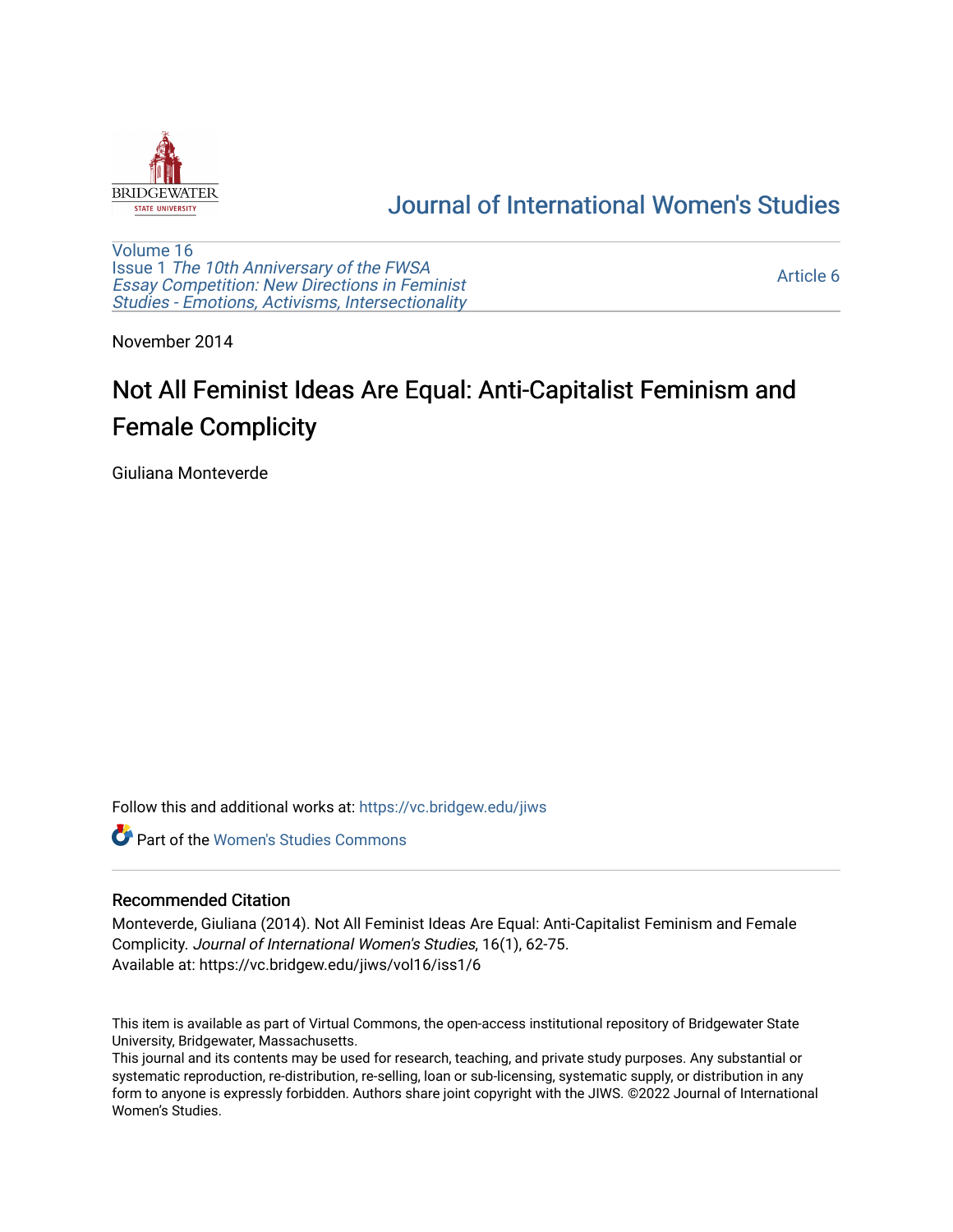#### Monteverde: Anti-Capitalist Feminism and Female Complicity

This journal and its contents may be used for research, teaching and private study purposes. Any substantial or systematic reproduction, re-distribution, re-selling, loan or sub-licensing, systematic supply or distribution in any form to anyone is expressly forbidden. ©2014 Journal of International Women's Studies.

### **Not All Feminist Ideas Are Equal: Anti-Capitalist Feminism and Female Complicity**

By Giuliana Monteverde<sup>1</sup>

#### **Abstract**

This paper advocates a more explicit feminist discussion of female complicity by demonstrating that existing discourses on women's participation in patriarchal practices are inadequate. By looking at two contemporary anti-capitalist feminist texts—*One Dimensional Woman* by Nina Power and *Meat Market: Female Flesh under Capitalism* by Laurie Penny—I show that these feminists acknowledge the disrupted sex binary, but have not produced texts that reflect this understanding. Whilst these authors admirably concern themselves with structural reasons for inequality—rather than blaming individual women—their treatment of complicit women is wavering. They are scornful of powerful American Republican women and of 'fun' feminists, but sympathetic or unconcerned with women engaged in performed hegemonic sexuality. I argue that a consideration of female complicity is linked to the reimagining of categories for future feminisms.

*Key Words*: Complicity, Anti-Capitalist Feminism, Postfeminism

#### **Introduction**

 $\overline{\phantom{a}}$ 

This essay seeks to show that a study of female complicity is a worthwhile new direction in feminist studies and a useful paradigm from which to analyse various strains of contemporary feminist discourse. By outlining what I mean by female complicity, I hope to show that feminism should move from a submerged approach to a more explicit discussion of the ways in which women participate in the construction of sexism and the upholding of a patriarchal, or kyriarchal, society.

I will look at two recent anti-capitalist feminist texts—*One Dimensional Woman,* by Nina Power, and *Meat Market: Female Flesh under Capitalism*, by Laurie Penny—in order to examine their approaches to the notion of female complicity. I conclude that this perspective, with its focus on political action and systemic explanations for inequality, does not concern itself enough with the actions of individuals (which is opposite to the approach of liberal mainstream feminists, who focus too much on the actions of individuals). The authors are open to the idea of female complicity, highlighting that women are not inherently better than men, and that they do objectify one another, but do not offer any conclusive statements on how to deal with this theoretically. These feminists do acknowledge the disrupted sex binary by criticising 'token' or 'decoy' women, but do not extend this to articulate how this affects the traditional categories of feminism.

I argue that focusing mainly on the paradigm of work and women's relationship to it (both inside and outside the home) leads to an incomplete stance on female complicity. Whilst a sustained political critique and awareness of intersectionality is a positive aspect of this type of

1

<sup>1</sup>Giuliana Monteverde is a second year PhD candidate in the school of English and History at the University of Ulster, Coleraine. Her doctoral research is on representations of complicity in contemporary feminist discourse.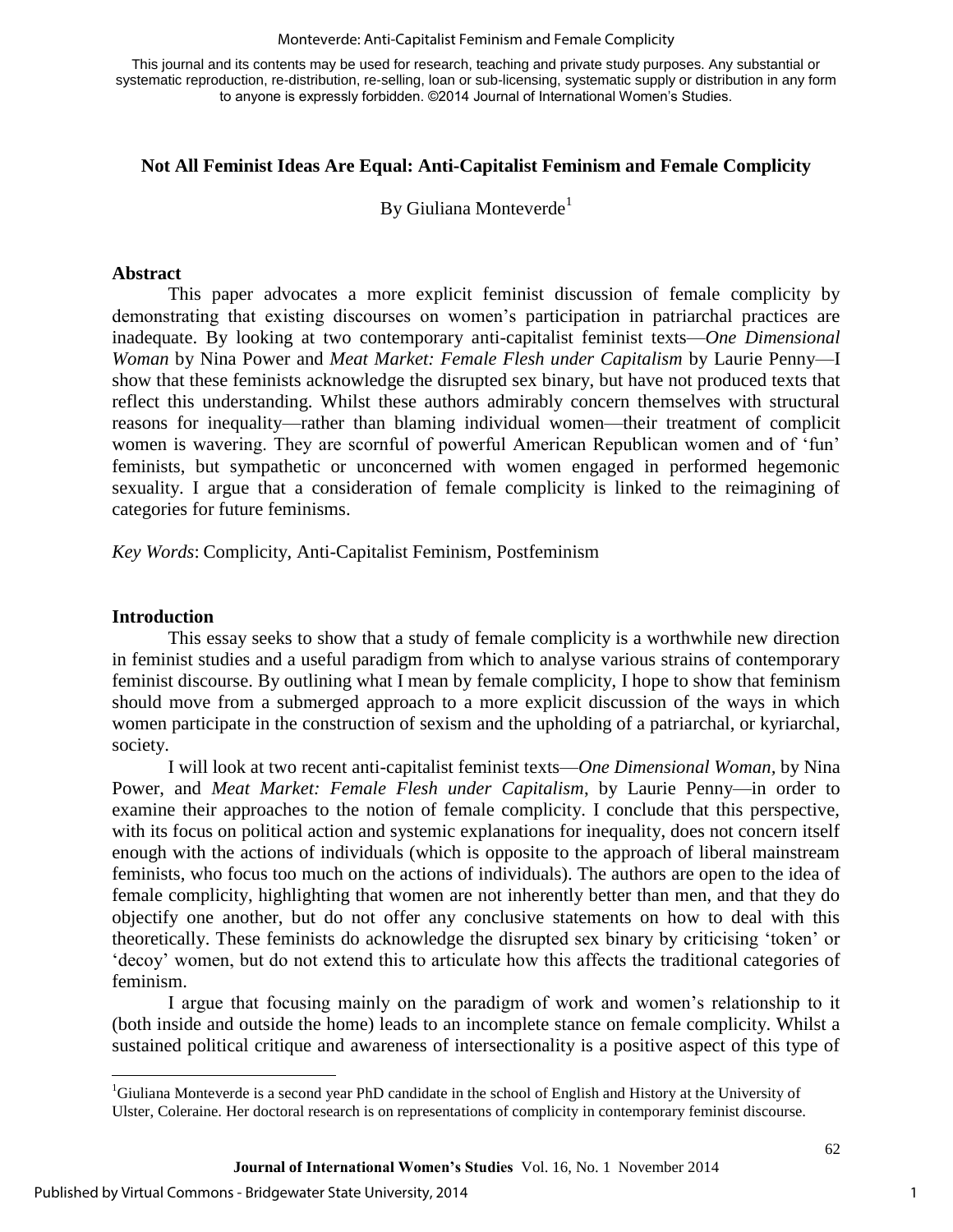feminism, these authors do not fully explain the issue of complicit women or treat them in a consistent manner. Whilst a structural analysis of power does implicitly suggest that individual action is less important than collective effort, an exclusion of individual female voice means that various categories of women (powerful, sexualised, domestic) appear ambiguously in these texts, undermining the false binary of men versus women, but not offering an alternative model.

Of course, the books discussed here have their own goals, and therefore it is understandable that the authors' approaches to complicity are somewhat problematic given that they are addressing issues of their own. Regardless, it is necessary to critique this particular aspect of their work, with the intention of setting the groundwork for further research and discussions on this issue.

The focal point of both Power and Penny's work is the strong link between feminism, the situation of women, and capitalism—including the feminization of labour, prostitution as sex work, commodified femininity, and unpaid domestic work. Their work contains a sustained and scathing critique of late consumerist capitalism and the hierarchical class system (including sex, race and sexual orientation) stemming from the power inequalities inherent in it. These two texts serve my purposes of looking at the representation of women perceived to be complicit and the treatment of the notion of complicity. Where some authors represent women perceived to be complicit in a problematic way, (e.g. Ariel Levy and Natasha Walter), Power and Penny do so in a less problematic and more varied way. Power and Penny directly address the idea that women aren't inherently pro-woman in a political and academic manner rather than a sensationalist one; the content of these books is therefore interesting for work concerned with ideas of complicity. Furthermore, Power and Penny's work can be conceived of as politicised popular feminism, which is a fairly uncommon genre, and therefore worthy of attention.

I begin by outlining my understanding and application of complicity. I then give a brief overview of contemporary feminism to show why it is necessary to adjust current feminist approaches in line with broad changes in feminist thought. I contextualise the political milieu that Power and Penny are writing in and responding to, and then look at various examples of complicit women in the texts, showing that the differing approaches used by the authors reveal an uneven picture of female complicity.

### **Complicity**

The definition of complicity advanced here refers to the broad notion of participation in a practice, belief, behaviour, or understanding that can lead to oppression, discrimination, or exploitation of your own or another group (group here is a loose term referring to identity politics; I acknowledge that all people cross several identity groups). In its traditional legal meaning, complicity refers to participation in wrongdoing (legal or moral) where someone knows about a crime but does not report it. This suggests somewhat more activity or awareness than my use of it here. Complicity here can refer to inadvertent, passive or apolitical acts (as in, acts carried out with no express political intention, rather than acts with no political meaning), as well as more intentional, active and political ones. An example of commonplace female complicity is the use of cosmetics: women that wear makeup do so not because they actively want to be beauty objects in order to maintain gender inequality, but because of habit, preference, or because there are certain social outcomes for women who look particular ways. Additionally, I accept that particular practices have different meanings in different contexts, and therefore I do not suggest that cosmetics, for example, are unequivocally oppressive. There are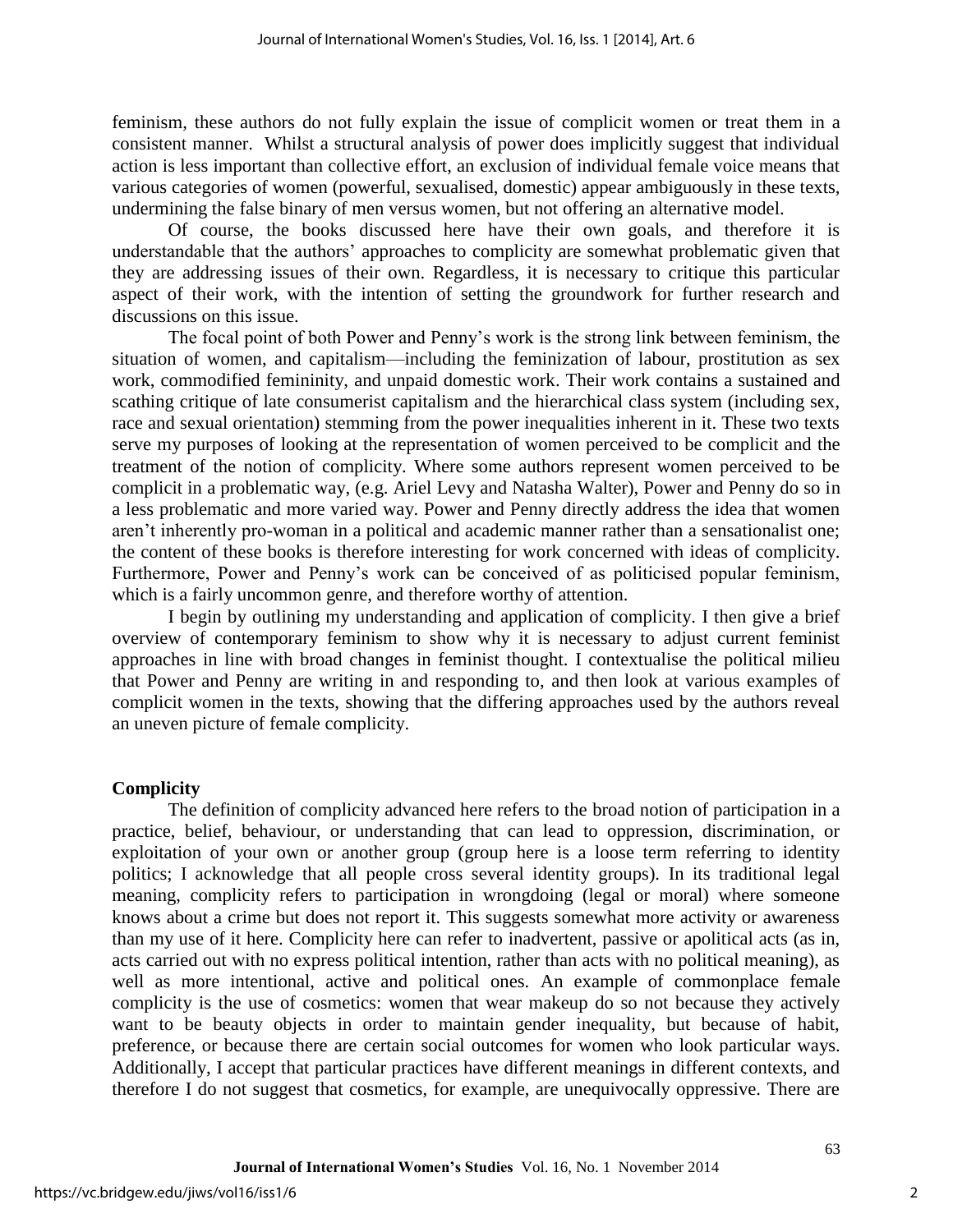other examples of complicity where women are more explicitly and actively complicit in patriarchal structures. For example, some conservative women who seek to promote traditional heterosexual nuclear families by reducing access to contraception or abortion. This example is an active political action that reduces the status and rights of women. My application of complicity is not absolute, and there are many exceptions within these extreme examples. I do not assume that feminists are not complicit in patriarchy, or that they are wholly distinct from the women they write about.

It is important to stress that I do not consider any individuals to be culpable of their own oppression; I refer to inadvertent collusion with the system. I also consider *everyone* to be complicit with the various social systems they live within. As people living in particular societies, we must fulfil certain roles to be a good employee, a member of a social group, a romantic partner, a daughter, and so on. It is not possible to act always—or ever—in total accordance with one's sincerely-held political beliefs, and for many people, this is not ever a consideration. With this in mind, I recognise it is impossible to never be complicit with patriarchy, heteronormativity, white supremacy or capitalism, and that individual or group interactions within culture are a process of negotiation and navigation. Talking about a "culture of resistance," Patricia Hill-Collins says "I suggest that such cultures contain contradictory elements that foster both compliance with and resistance to oppression" (18). bell hooks defines feminism as "a movement to end sexism, sexist exploitation, and oppression" (viii). This definition focuses on sexism, regardless of who perpetuates it, as hooks says:

[T]he movement is not about being anti-male. [My definition] makes it clear that the problem is sexism. And that clarity helps us remember that all of us, female and male, have been socialized from birth on to accept sexist thought and action. As a consequence, females can be just as sexist as men. And while that does not excuse or justify male domination, it does mean that it would be naive and wrongminded for feminist thinkers to see the movement as simplistically being for women against men. (viii)

#### **Overview of Contemporary Feminism**

Feminism has undergone significant changes in the last fifty years, moving from gynocentric scholarship that upheld and celebrated apparently inherent female characteristics, to contemporary work that examines gender in relation to other systems of oppression. Where feminists used to describe "female experience" or "female psychology," they now go to great lengths to unravel the multiple identities and subject positions from which humans operate. This transition towards intersectionality and diversity means that feminism is no longer clear-cut in terms of whom it supports. Whilst feminists still want to challenge gender roles and improve the lives of women worldwide, they no longer champion sisterhood as something of fundamental importance. Because of this shift, feminism is not supportive of all women merely by virtue of their reproductive organs, but is intertwined with particular progressive politics—often a radical one—that includes LGBTQ rights, environmental concern and class struggle.

The male/female binary has been disrupted by postmodernity, and contemporary feminism has been left with a language and categorization problem. Contemporary feminism is highly aware of the intersections of gender, class and race (among others) and has a constant discourse of 'privilege-checking' that seeks to redress historical and contemporary inequalities.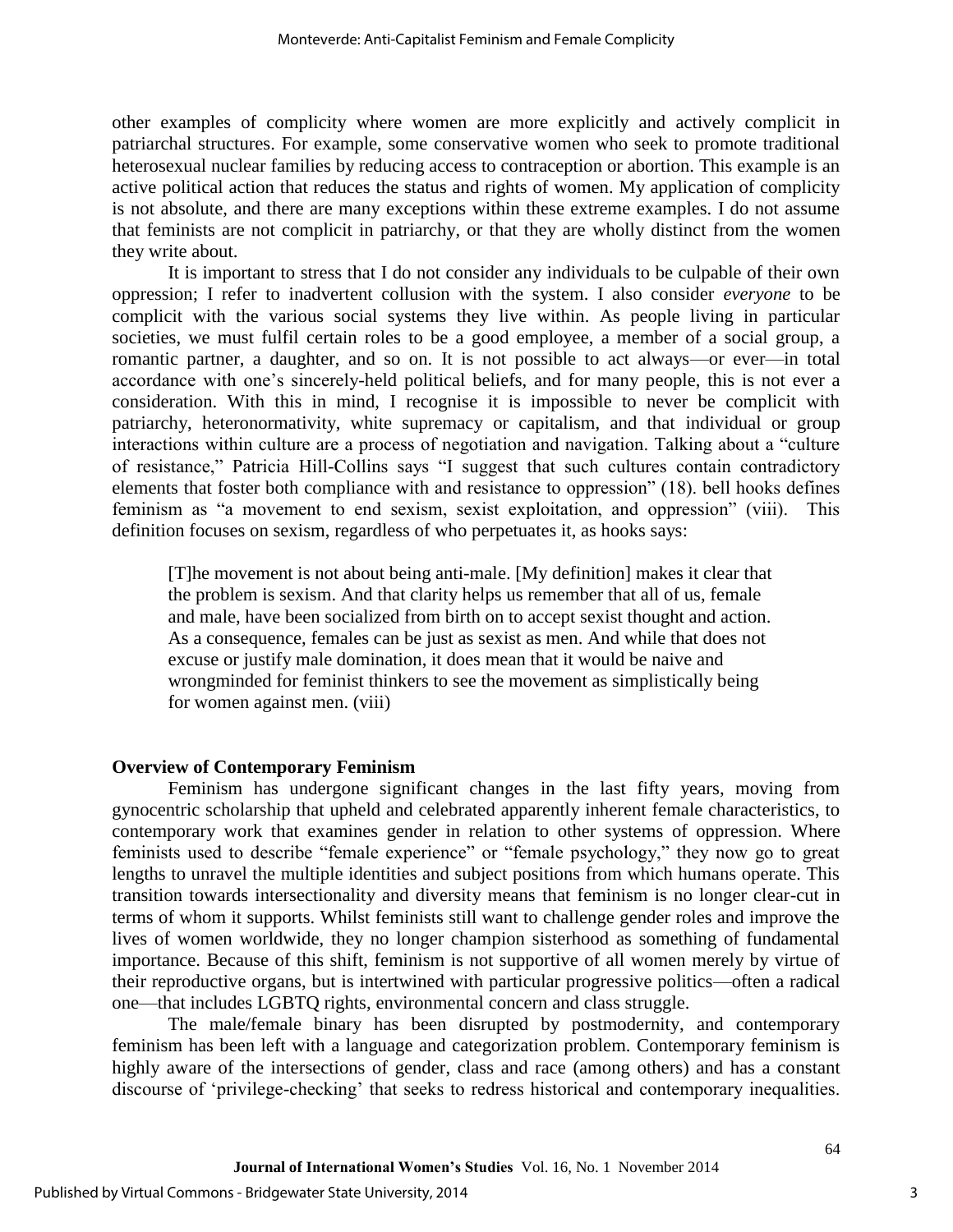Because of this conceptualisation of gender, which was influenced by a postmodern fracturing of the subject, contemporary feminists are extremely hesitant to talk about women as a category with shared experience, suffering or qualities. It is difficult then to advocate for women as a group when it is acknowledged that women are not a group with common characteristics. Additionally, different types of feminists disagree on what a woman is, with some welcoming male-to-female transsexuals and others banning them from 'women-only' spaces. This confusion over categorisation contributes to a situation in which people in the category 'woman' are not necessarily woman-identified, and feminists are no longer simply pro-woman.

Similarly, in feminist discourse, some words refer to characteristics that are seen as socially constructed, but the use of these words maintains an essentialist position on certain categories. Feminists often use words like 'masculinity' or 'femininity' even though they are actively opposed to the idea that gender correlates with biological sex. This linguistic shorthand is understood by those using it, but it halts discourse in a sense. To say 'feminine' and mean "the socially constructed characteristics understood by society to be attributed to women" cannot be the ideal way to theorise and articulate feminist issues. This language and categorisation problem leads to feminisms that understand women can be sexist, but texts that do not convey this awareness. This is symptomatic of an ever-changing field where language does not always match understanding.

#### **Postfeminism**

Academic descriptions and critiques of postfeminism are highly relevant to a study of complicity—both because of the aforementioned changing meanings of gender, and because of representations of gender and gendered behaviour in popular culture. Power and Penny write in and about a postfeminist society, and their references to playboy bunnies, *Girls Gone Wild*, decoy women, and self-help feminism demonstrate this.

In her seminal essay on the subject, Angela McRobbie characterises postfeminism as both taking feminism for granted, and considering it to be finished and therefore irrelevant. She says that the "taking into account-ness" of feminism by contemporary mainstream culture means that it can be dismantled and discredited (28), leaving a landscape devoid of collective political feminism but rife with imagery of so-called female empowerment.

Interestingly, McRobbie alludes to notions of complicity when she refers to the "participatory dynamics" in leisure and daily life wherein young women "endorse (or else refuse to condemn) the ironic normalization of pornography" (34). McRobbie suggests that ideas of "cool" are linked to this "participatory dynamic," and so assumes that young women are aware on some level of feminist criticisms of pornography. She says (emphasis mine):

There is *quietude and complicity* in the manners of generationally specific notions of cool, and, more precisely, an *uncritical* relation to dominant, commercially produced, sexual representations that *actively invoke hostility* to assumed feminist positions from the past in order to endorse a new regime of sexual meanings based on female consent, equality, participation, and pleasure, free of politics. (34)

4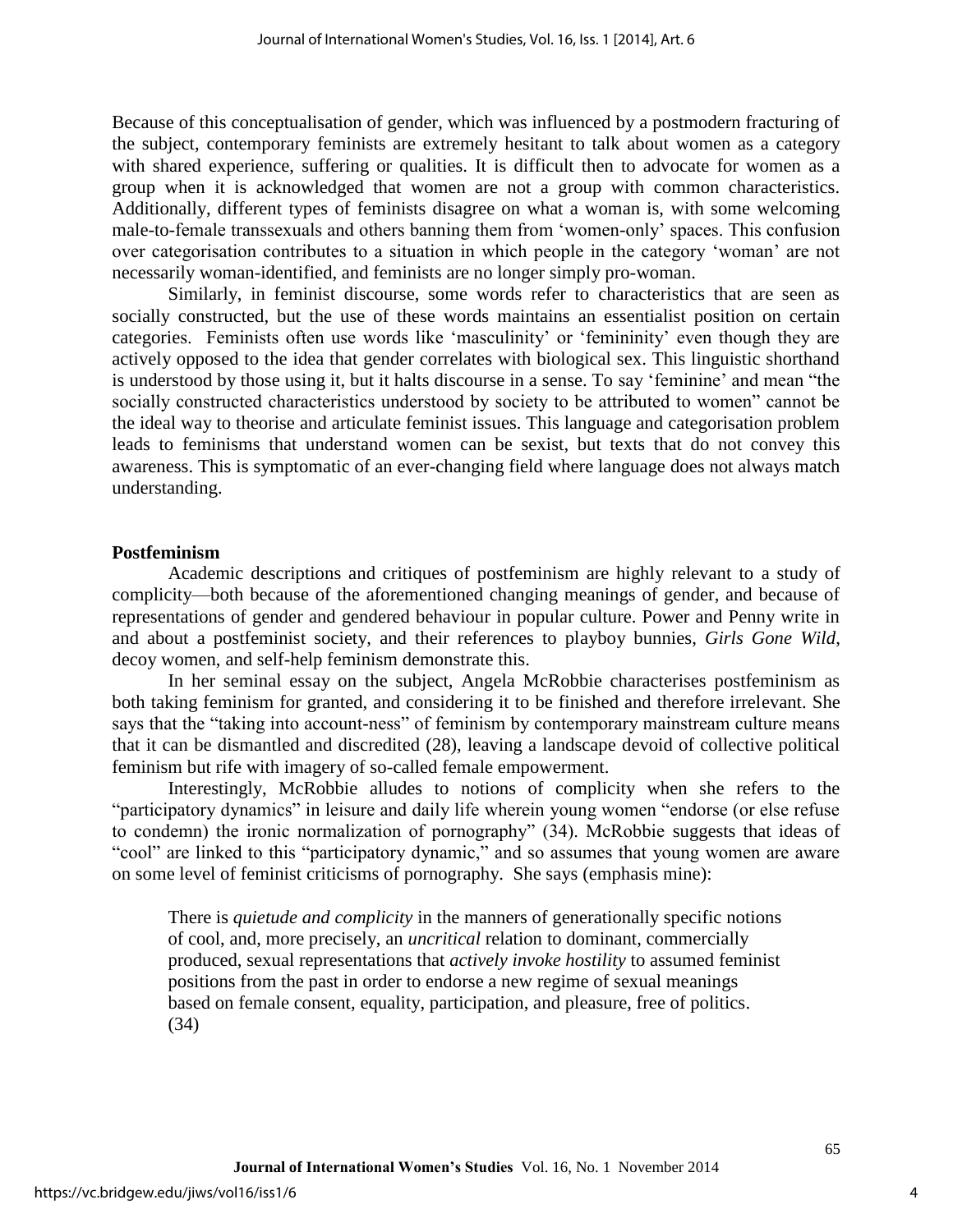Here we can see McRobbie's frustration with representations that "actively invoke hostility" to feminism, but more interestingly, with a lack of engagement from young women who embrace notions of cool, knowing that they relate somehow to feminist positions, yet remain "uncritical."

It is important to note also the persistence of othering and subsequent blame in more recent feminisms. Second-wave feminism is criticised mainly for its white-centric middle class focus—for focusing on liberation via the workplace, ignoring the fact that many women of colour and working class women had been working for decades, suffering different injustices and stereotypes than white middle class women. These problems prevail today, though there is more of an established body of work outlining precisely the standpoints of women who were marginalised not only by mainstream society, but also by the Women's Liberation Movement. It is an ongoing and serious problem that many white feminists now understand and namecheck these criticisms, but have been unable to transform their perspective to accommodate less privileged views. Recent Twitter hashtag #solidarityisforwhitewomen showed the extent to which white feminists still exclude women of colour, working class women, and non-straight women, and several articles that followed regrettably showed that many white women consider discussions about race within feminism to be infighting and therefore pandering to the patriarchy.

#### **Post-Noughties Anti-Capitalism**

Both Power and Penny have a post-2000 anti-capitalist outlook that is qualitatively different from traditional Marxism or socialism. This body of thought is a response to the neoliberalism of the late Twentieth Century and encompasses various re-examinations of Marxist theory. This arguably *post*-post Marxism (as it draws upon Virno and Marcuse) is different from traditional Marxist thought in that the subject is no longer a working-class industrial revolutionary, but can be a range of identity formulations. Also, the economic system is no longer considered to be the unequivocal explanation for how human society functions. Whilst the economic system still has pride of place in post-Marxist feminist critique, the influence of feminist thought means that patriarchy, as well as white supremacy and other types of privilege (depending on discipline and viewpoint) are important nexuses from which to view inequality. Post-noughties anti-capitalism is a response to a variety of political and cultural events, including the US-led invasion of Afghanistan in 2001 and Iraq in 2003, the 2008 economic crash and subsequent bank bailouts, on-going environmental damage, increased worldwide consumption, and an ever-growing gap between the world's richest and poorest.

From the time when these two books were written, there have been numerous radical and revolutionary uprisings in countries around the globe, not necessarily in direct opposition to capitalism—as demands differ across countries and cultures—but in opposition to the status-quo. The 'Arab Spring,' which started in 2010, was an uprising of the masses which demonstrated civil impatience with economic decline, poverty, human rights violations, and political corruption. The 15-M Indignados movement in Spain in 2011 saw 130,000 protestors on  $15<sup>th</sup>$ May alone, and thousands more in the following months. Most famously, inspired by these previous protests, the Occupy Movement began in 2011 and in several months had spread to over 95 cities across 82 countries.

Power and Penny are indicative of this post-2000 anti-capitalism and so are contemporary in terms of political leftism, and progressive in terms of modern feminism (however focusing more-so on issues of class than of race). Whilst both authors write accessibly, their ideas are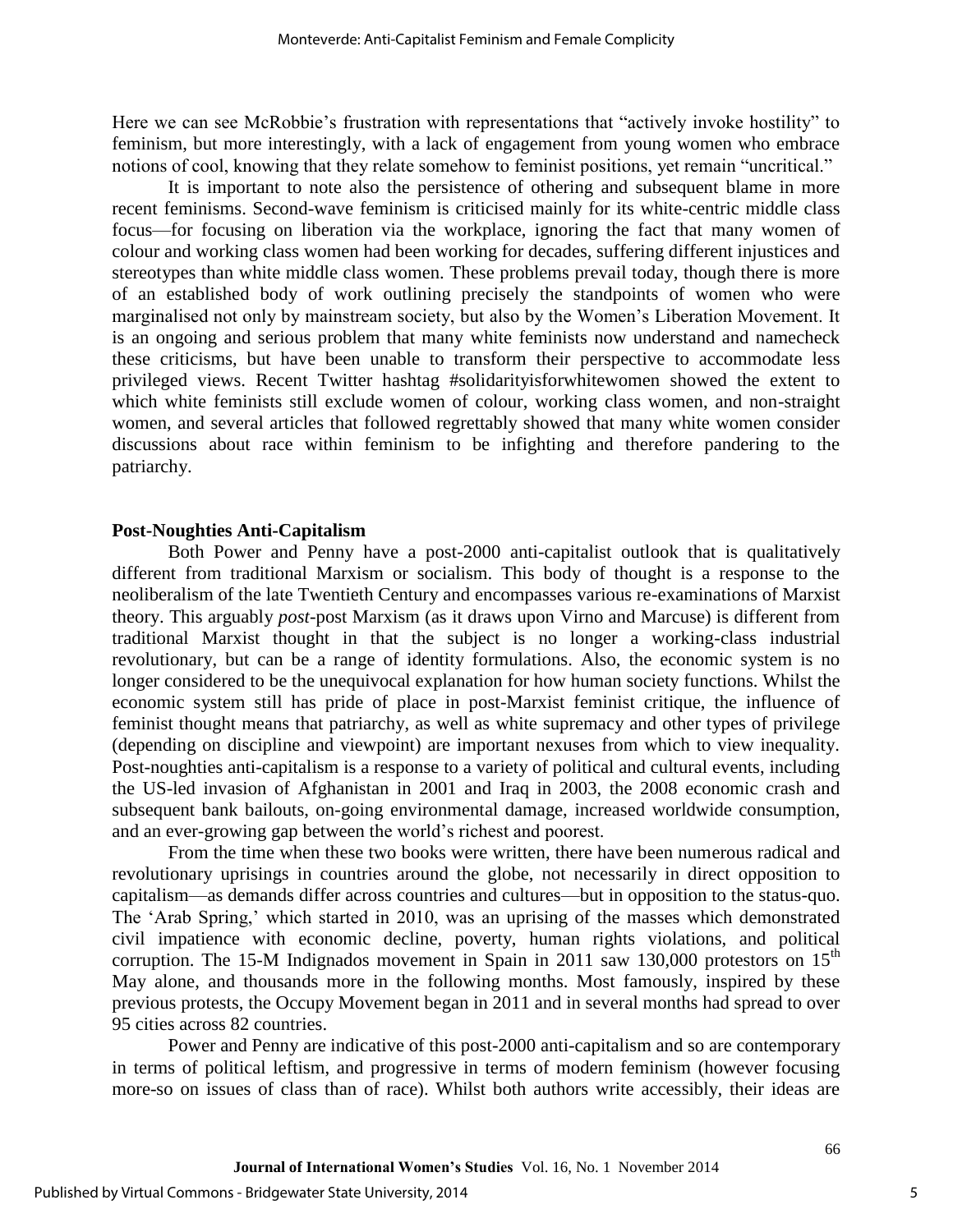theoretically grounded and both are interested in "a political imagination" (Penny, Oxford Debate) that offers more than the patterns of life laid out today.

### **Complicit Women**

Interestingly, Power directly addresses the issue of blame in her introduction. She says:

[this book] tries to avoid straightforward assertions of blame—of capitalism, of women themselves, of forms of feminism that do little to address the real questions—because it is never as simple as uncovering a 'better' mode of existence behind the illusion. Such forms of revelation presuppose that the writer is somehow in a privileged position vis-à-vis the dumb, unenlightened masses. (3)

Whilst Power does seem to blame the groups named above to some extent, it is admirable that she does not claim to have the answers but instead advocates collective analysis and critique of the current situation without being overly simplistic. Power's book intends to identify and discuss "material obstacles to equality" (3). This echoes Marx's historical materialism, suggesting that ideology within moral, social or political avenues is based on the economic and technological substructure of society. Virno refers to "an objective foundation that reinforces and reproduces deception" (3), referring to the ways that the power dynamic in society is naturalised and made invisible through the economic system and the ideology that constantly legitimates it. Virno maintained that whilst one's perception of life may be false in a sense—in that it is influenced by numerous outside factors—it is also grounded in some material reality. Explaining post-Fordist semblance he says:

I refer to the ensemble of mentalities, images of the world and of oneself, behaviors and beliefs which, while false (that is, semblances) nonetheless originate in and derive a certain legitimacy from certain quite real and persistent aspects of today's mode of production. It's not a question, in other words, of subjective errors produced by the dominant culture, but of representations forcefully suggested by a very concrete condition. (1)

Power invokes Virno to point out that ideology "runs deeper than the hopeful might have previously imagined" (3) and she uses this in some way to permit her critique of other feminisms and various groups of women (although this is not the primary goal of her book). By recognising ideology as grounded in some reality (even if it did not originate in reality), Power can give space to, and rationalise the behaviour of people not active in or aware of her political cause. By seeing ideology in this way, Power shows the need for a more radical approach in feminism, one that moves beyond "turning the tables or changing the language" (3), thus discrediting liberal feminism.

Because of the strong political undercurrent in their feminist analyses, Power and Penny are not content with the success of any woman in any field, but with a politically minded, egalitarian *person* (ideally a woman) that will further their cause and enact some kind of widespread societal change. For them, feminism is not a case of sex, categorisation, and sameness, but of politics. Corrupt men *and* women are contemptible, but to get rid of them, a gender (and race and class) perspective is necessary.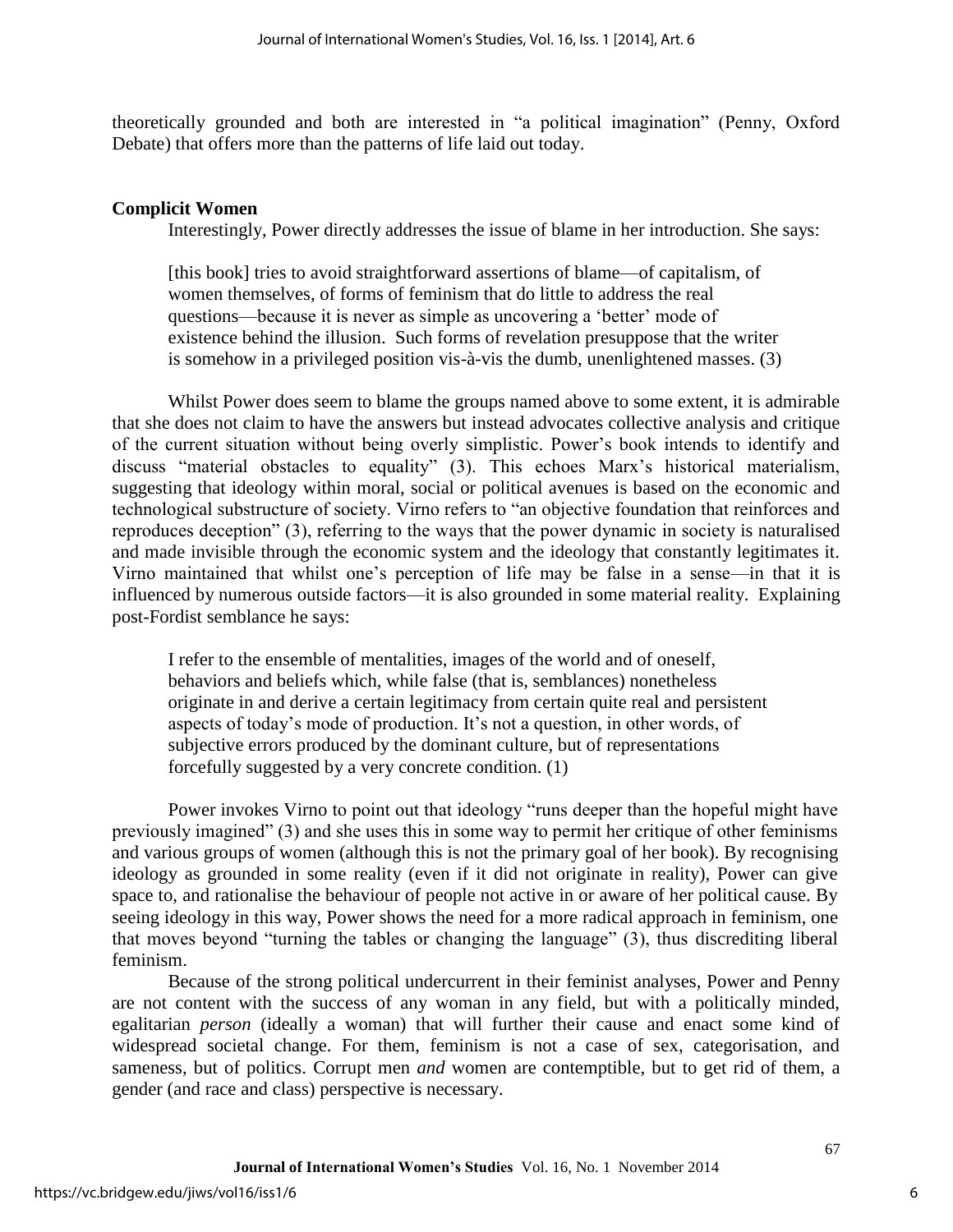There are a variety of women portrayed as complicit in Power and Penny's texts and I will discuss them individually in the pages to come. The groups are: high-powered American Republican politicians; sexualised women, as described in Ariel Levy's *Female Chauvinist Pigs*; 'fun' feminists like Jessica Valenti; and women who do domestic chores.

Additionally, in *Meat Market* Penny suggests a level of complicity from everyone living in a patriarchal capitalist society. In an email exchange between Power and myself, she too suggested that everyone is inevitably complicit:

I'd begin by suggesting that in many ways it is impossible NOT to be complicit in some sense with capitalism and capitalist culture: almost everyone has to seek employment in order to pay for rent, food etc. The way in which employment demands a certain kind of 'worker' means that people are forced to play roles they might not want to play - the smiling receptionist, for example.

She goes on to say that she is not particularly interested in women "dressing in a certain way that might reinforce gender norms" as "all gender is a performance, even the most "obvious" kinds." Here already we see varying approaches to the idea of complicity, with Power focusing more on work-related complicity than gendered aesthetic incarnations.

### **Powerful and Privileged Women**

Nina Power considers some high-powered political women (Sarah Palin, Condoleezza Rice, Laura Bush) to be complicit in furthering damaging gender stereotypes, actively working to restrict equal rights for women (particularly with regard to reproductive health), and appropriating the rhetoric of feminism for pro-war or anti-choice ends. Power begins by talking about token women or "decoys" (6), to use the terminology of Zillah Eistenstein. Power's controversial stance, following from Eisenstein, is that these decoy women (or people of colour, non-heterosexual people, working-class people) use representation to pretend to be progressive, and then espouse political opinions in direct opposition to those that would benefit people in the groups they come from. She says:

It has long been clear that we need to extend the concept of tokenism to take account of the fact that often these 'exceptional' women and minorities are not just included in positions of power, but come to represent the worst aspects of it. (6)

Eisenstein's thesis is that imperialist democracies use representation to pretend that society is fair and equal, thus corrupting identity politics in the process (Power, 6). Seemingly there is an issue of individual versus general here, one that Power handles admirably. She singles out some women by name—powerful women in this case—and shows that she is willing to criticise them. Whilst this may otherwise seem anti-woman, in the context of a book that is a theoretical and political reclamation of contemporary feminism, it is not unnecessarily harsh. Perhaps the key is that the women mentioned are powerful and privileged, and therefore worthy of criticism. It is feasible that some feminist responses to female complicity depend on the platform and attitudes of particular individuals, rather than general assumptions about an entire profession or political group.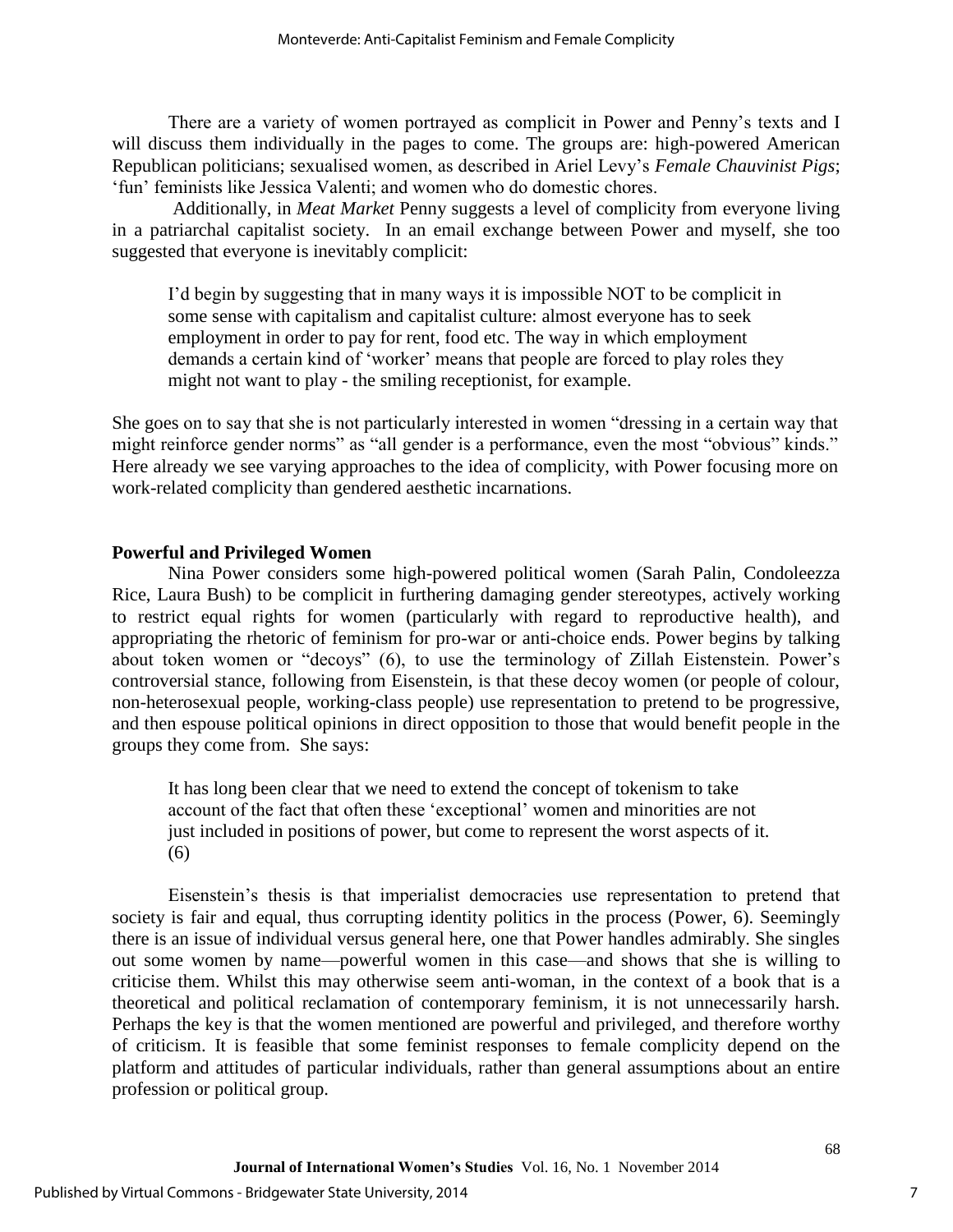In *Sexual Decoys*, Eisenstein elaborates on her understanding of gendering. She points out that the inclusion of women in spheres they previously did not have access to (in the Western world), such as the military, leads to a destabilization of "entrenched gender meanings." This brings up the aforementioned issue of language in feminism, when words like "male," "female," "black" or "white" do not have a stable definition. These terms often refer to particular socially constructed or historically played out characteristics, but are understood by those that use them to deny any essentiality or naturalness related to the words. "White" has a particular historical and social meaning, yet those that use it do not assume "white" to be a characteristic only ascribed to white people. In terms of gender, this is related to complicity in that women can be sexist, and men can be feminist. Eisenstein says:

Men can be either male or female, white or 'other-than'. Racialized gender operates as a decoy. Men can be male-identified males or females given that there are male- and female-bodied men. As such, there are more than two sexes and more than two genders and yet politically we are said and made to be male and female, man and woman. (xi)

In relation to Eisenstein's explanation of "male- and female-bodied men," Power uses the word "colonized" (13) in reference to these powerful American politicians, saying "the meaning of feminism must be clear… [it has been] colonized not only by war-mongers, but also by consumerism and contemporary ideologies of work" (13). Colonisation is an apt term for the appropriation of masculinist qualities by women, and for the invasion of feminism by antiwoman women, or male-identified women. By viewing masculinity and femininity as not directly related to sex, both Power and Eisenstein open up the possibility of female complicity in patriarchy.

#### **Sexual, 'Sexualised,' or Self-Sexualising Women**

Sexualisation has been a pertinent locus of feminist discussion in recent decades. What began as a feminist enquiry into new modes of representation, is now a morally tinged term, frequently used in the mainstream media. Rosalind Gill was interested in the representation of women's bodies in the media and public space (64), and also "in the way in which some young women seemed to be taking up or even championing these modes of self-presentation" (65). She refers to this as "sexual subjectification" rather than objectification (65). This idea was popularised in mainstream liberal feminist spaces by journalist Ariel Levy in her polemical book *Female Chauvinist Pigs: Women and the Rise of Raunch Culture*. Levy's book typifies the way feminist discourse on sexualisation was taken up in less academic terms, and is a bridge from more academic work like Gill's, to the moral panic on sexualisation in right-wing and conservative spaces (a recent *Daily Mail* headline declares that, "Raunchy, hyper-sexualised popstars like Miley Cyrus and Rihanna damage girls' self-esteem - and could harm education and job prospects").

In *Female Chauvinist Pigs,* Levy shames women for presenting themselves as overtly sexual, and also criticises career women for not participating in an imagined sisterhood. She writes from a liberal feminist stance, and ultimately advocates for more *choice* for women than the narrow commodified options currently on offer. The main issue with Levy's text is that she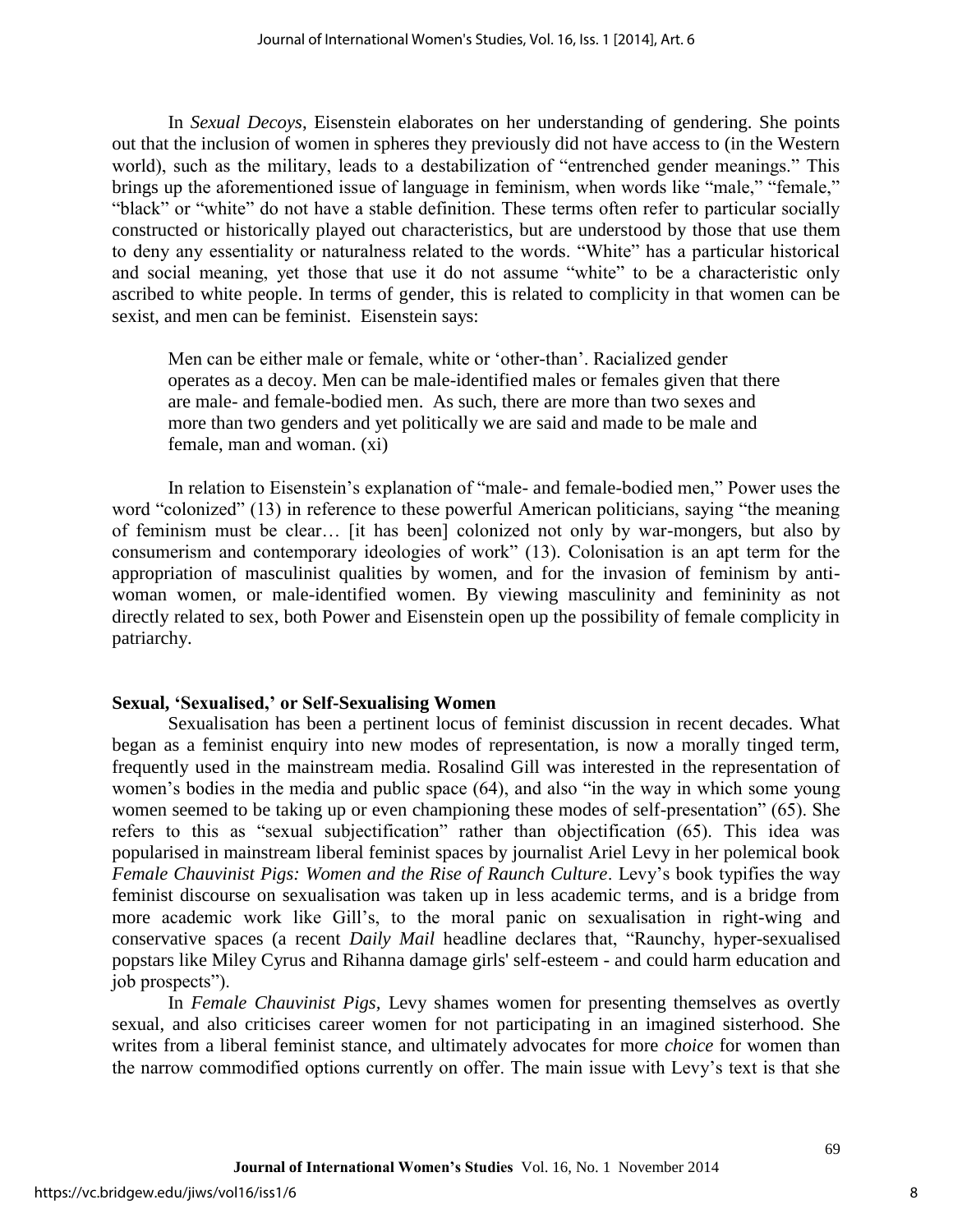positions herself as different from the complicit women, and does not offer any overarching way to reunite both groups, or to suggest what has caused the split in the first place.

Whilst Power clearly acknowledges the reality of female participation in patriarchal practices, when discussing *Female Chauvinist Pigs* she does not criticise the *women* in *Girls Gone Wild* videos. Both Penny and Power are much more critical of the *companies* that promote this monolithic notion of female sexuality than the women involved. Whereas Levy suggests a certain amount of naivety or immaturity on part of the women in *Girls Gone Wild* videos, Power instead focuses on the symbolic meaning of the company's actions:

When the 'Girls Gone Wild' team hand out hats or t-shirts in exchange for a shot of breasts, or the performance of a snog with another woman, the logic is right out in the open: we'll give you something obviously crap in exchange for a kind of performance that reveals that there is nothing subjective, nothing left, hidden behind the appearance, that you are simply commensurate with your comportment in the world. You are your breasts. (24)

In contrast to liberal feminists such as Levy and Walter (particularly in *Living Dolls: The Return of Sexism*), neither Power nor Penny are concerned with "sexualisation" in the sense that it might cause young women to have sex. Rather they are concerned with the framing of the debate and the origins of increased sexual imagery. Again, Power openly acknowledges female complicity; in reference to whether women sexualise one another she says—"they can and they do" (32). She clarifies this point by saying, "clearly there is nothing inherently nicer about women than men," reiterating the position that actions rather than biological body are deserving of recognition, even if the actions are for the rights of a group defined by biological body.

Penny also does not discuss young women in Playboy t-shirts (as Levy does), but instead mentions poststructuralist theories of sign and simulation (9). In a more postmodern approach, she (like Power) suggests that teenagers are fully aware of their gender performativity, rather than totally subsumed in their gender construction—"the pastiche of sexuality adopted by ambitious young people is nothing if not ironic" (13). Penny describes mainstream coverage of 'sexualisation' as "gleeful horror at female promiscuity" (6). Regardless of whether there is an increase in porn-derived sexual imagery, and whether it does negatively affect people, Penny believes that the topic is judged in self-righteous, aghast tones, without any feminist context. This more detached and sympathetic approach from both Penny and Power differs from Power's take on privileged women; neither author is particularly distressed about performed hegemonic sexuality, and definitely not on the same scale as Levy and Walter in *Female Chauvinist Pigs* and *Living Dolls*.

Furthermore, both authors' treatment of sexuality is attentive to structural inequality, historical context and feminist theory. Penny treats beauty rituals in the same way she does domestic chores, by categorising the two woman-centred activities as undervalued and unnoticed work that should be recognised. Rather than seeing beauty practices as solely oppressive (radical perspective) or empowering (lipstick feminist perspective), she sees them as work:

The sexual sell is real labour, propping up a socially mandated measure of erotic capital. From the working hours devoted to the purchase and strategic application of clothes and hair and beauty products, to the actual labour of dieting and exercise, to the creation and maintenance of sexual persona, self-objectification is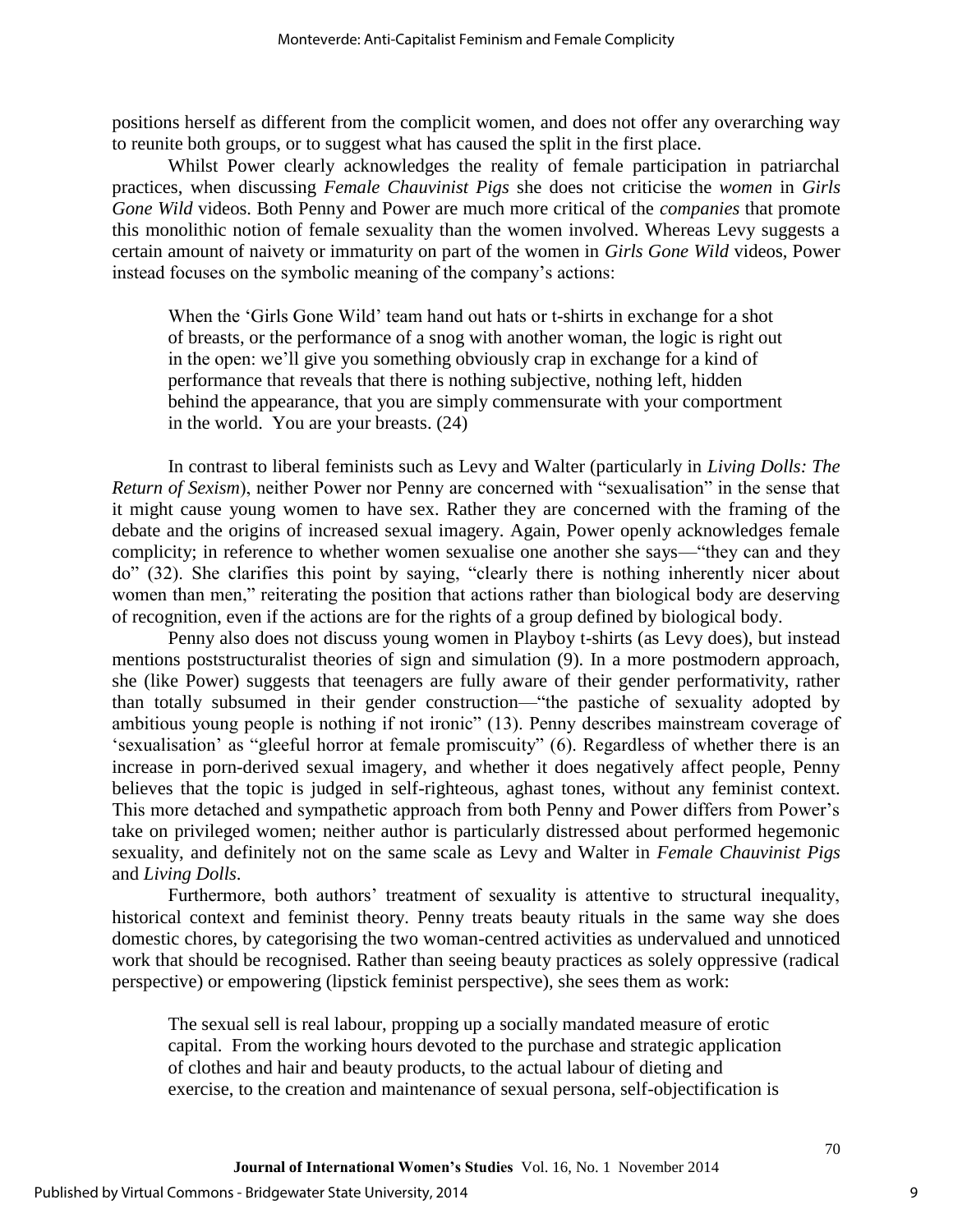work, first and foremost. Female sexuality, which everyday becomes increasingly synonymous with objectification, is work. (17)

This approach is particularly sympathetic to women complicit in propping up 'the beauty myth.' Penny sees these women (who make up a particularly huge group, presumably including Penny herself) as victims of a sexist double standard that constantly sells beauty products to women while complaining that they are too image focused and superficial.

 In an article in *The New Statesman*, Penny reiterates that the issue of beauty should be seen in relation to work:

We love to talk, as a society, about beauty and body weight—indeed, many women writers are encouraged to talk about little else. What we seldom mention are the basic, punishing double standards of physical appearance that are used to keep women of all ages and backgrounds in our place…it's an expensive, timeconsuming [sic] and painful rigamarole of cutting, bleaching, dyeing, shaving, plucking, starving, exercising and picking out clothes that send the right message without making you look like a shop-window dress-up dolly.

Penny's use of active verbs reflects the effort undertaken by women in order to maintain particular conventions of female attractiveness. This post-Marxist position relates to Marcuse's notions of repression in *Eros and Civilisation*. Marcuse states that citizens in late-capitalist societies do not know that even their leisure is work, and that "the promotion of thoughtless leisure activities" and "the triumph of anti-intellectual ideologies" highlights this (74). By seeing beauty practices as activity, rather than superficial, oppressive, or innocuous, Penny invokes the post-Marxist frustration with the pervasiveness of alienated labour in all corners of Western societies.

Penny, in line with most feminists, considers all women to be on a continuum of sexism and misogyny, with prostitutes and transsexuals suffering the most violent abuse of all. By seeing *all* women as suffering inequality by various means, including the participation of most women in some sort of traditional adornment, she absolves them of overt and intended complicity in the same way that Power does with her interpretation of Virno. If women live in a patriarchal capitalist society and suffer inequality in various ways to various extents, then everyone is complicit in upholding the status quo in some way. Perhaps this approach would benefit from some judgement from Penny herself on the practices discussed. Her presentation of beauty as work reveals the effort and energy that women put into it, but does not make an assessment on whether aspects of it are broadly positive or negative.

### **'Fun' Feminists**

A target that does bring overt criticism from Power is Jessica Valenti, and other 'fun' feminists guilty of obscuring feminism's radical roots. Power's anger with Valenti and other mainstream feminists lies in their apolitical stance and failure to discuss "the C word" capitalism (Manifesto, 1:30). In her introduction, Power says "this short book is partly an attack on the apparent abdication of any systematic political thought" (1), and goes on to accuse contemporary feminists of using the same empty rhetoric of empowerment that consumerist culture does. Power refers to Valenti's *Full Frontal Feminism* as a self-help book, but not a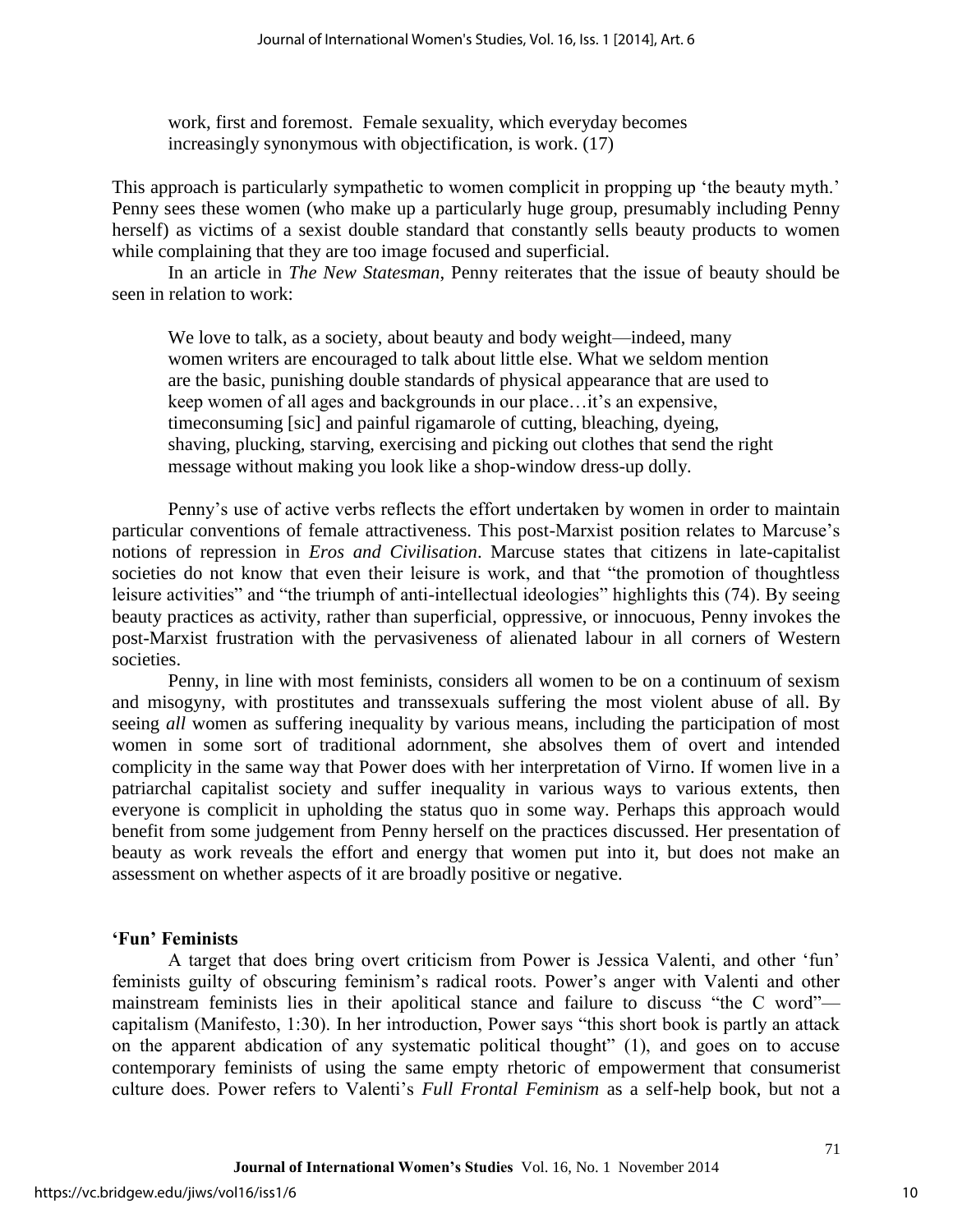feminist one, saying, "the political and historical dimensions of feminism are subsumed under the imperative to feel better about oneself" (7). In a talk about contemporary feminist literature, Power critiques the "aesthetic and moral discourse" of feminists like Natasha Walter and Kat Banyard, saying they provide a description of the symptoms of the problem, rather than a meaningful analysis of it (Manifesto, 1:50). Power does direct her criticism at the tone and content of these feminist works, rather than the women who wrote them. A textual analysis then absolves the authors somewhat, enabling Power to reject aspects of particular texts but not portray Jessica Valenti as akin to Laura Bush. It is noteworthy however that these feminists are portrayed to some extent as complicit by Power (because they are contributing to feminist discourse), whereas other women (namely sexual or 'sexualised' ones) are not.

#### **Domestic Women**

Domesticity has always been a significant topic in feminist debate, and has often been positioned as oppositional, or at least, in conflict with feminism. The domesticity debate is problematised by the fact that many women of colour and working-class women have been juggling a double workload for decades, as well as facing different issues about their representation as mothers and wives in the media. Whilst domesticity does not have the centrality in feminist thought as it once did, some contemporary feminists (Penny included) are starting to look to the glamorization of 1950s housewives (cupcake classes, knitting clubs, *Mad Men*, 1950s fashion and interior design) as a worrying retro-sexist trend. Another aspect of this debate, and one that is important for anti-capitalist feminists, is the issue of immigrants and women of colour as nannies and cleaners for white women that are successful in the public sphere. For an anti-capitalist feminist, this is further proof that liberal feminism does not do enough.

In *Meat Market,* Penny says "adult men and women have colluded" (58) in keeping men oblivious of basic skills required to survive. It is interesting that Penny focuses on men, pointing out the irony that the most powerful member of the family (and society) is believed to not know how to prepare a meal or wash his own socks. She recognises the scope of female complicity in this domain, saying, "One of the most difficult things for feminists to acknowledge is the real harm done by women as well as by men in the domestic sphere" (53). She goes to great lengths to highlight the participation of women in this area, at one point suggesting that mothers train their daughters in feminine duties out of the "consequence of hard-packed resentment at cultural isolation and forced drudgery" (53). She extends this analysis of complicit home-runners to include the additional exploitation of migrant workers who are drafted in to clean and cook for the white Western women that can afford to pass on the burden of work inside the house. She says, "very many women would rather be complicit in the exploitation of other, poorer women than confront their own partners" (60). The important aspect of the domesticity debate is that it makes all (or almost all) women complicit in the upholding of patriarchy, in much the same way beauty does. Many feminists have strong political views on a variety of issues, but domesticity and beauty practices are activities enshrined in day-to-day life for most women, and often passed down and perpetuated by women themselves.

Whilst Penny does discuss female complicity in the domestic sphere at length, she clearly extends this analysis to other areas too. Talking about eating disorders, she encourages female readers to "take responsibility for our part in the cruel machine" (29) and asserts that "women are not powerless beings without agency" (29). The solution for Penny then is to politicise women,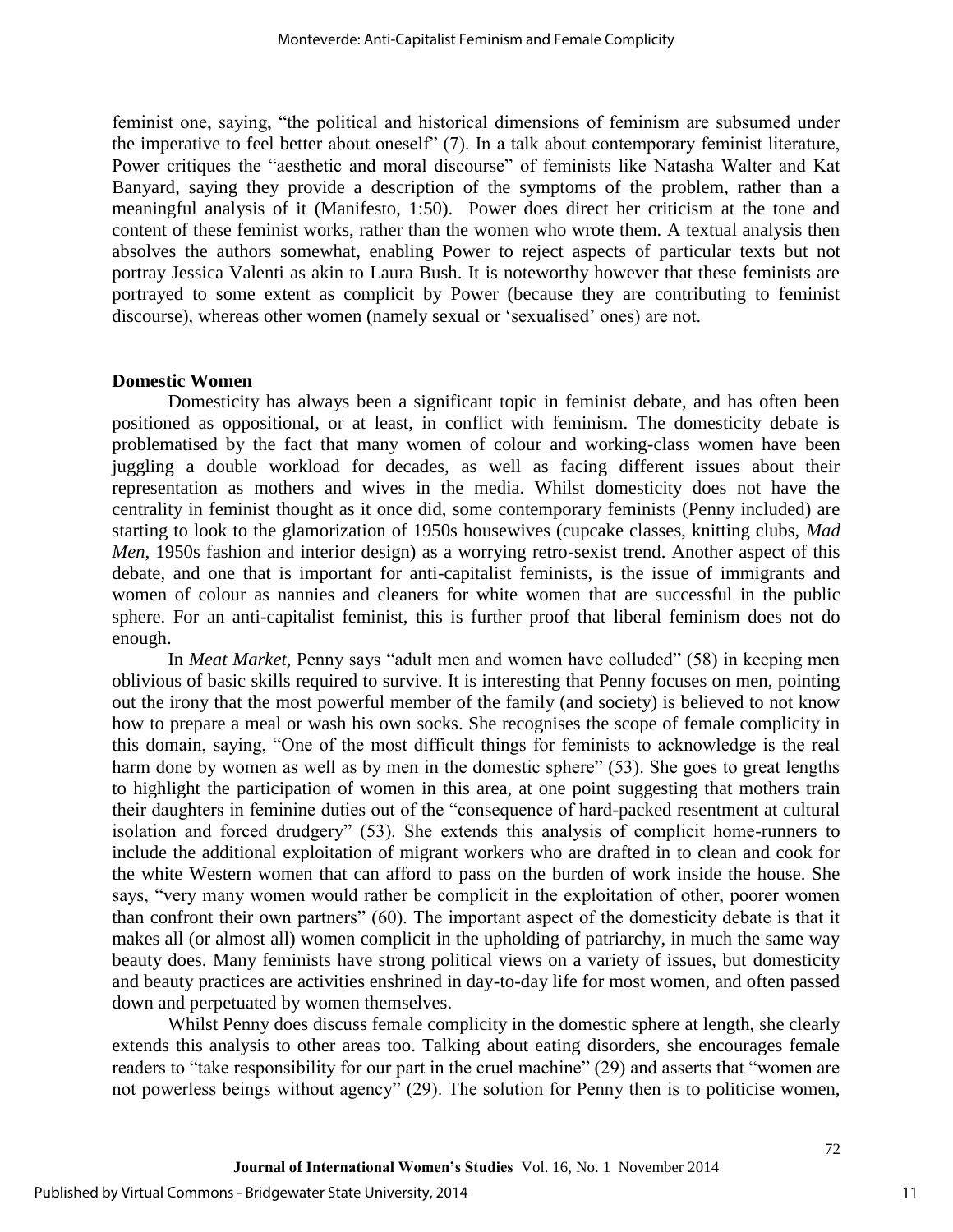particularly in a way that categorises prostitution, beauty maintenance, childrearing and domestic chores as valid, necessary work, seen as equal to jobs undertaken outside the home. There are calls for protest and resistance throughout the book and she reiterates Carol Hanisch's classic feminist mantra that "the personal is political," saying that women's bodies are "a collective site of material production" that must "collectively refuse to submit to capitalist body orthodoxy" (65). This position is crucial, again showing that sisterhood is not necessary just for the sake of itself, certainly not based on a biological essential, but because as a collective (yet disparate) group, women are a sex-class that suffers numerous injustices.

#### **Literary Features**

Penny pokes fun at contemporary attitudes—"Even babies are now born with the Playboy Bunny image tattooed onto their eyeballs. Their fault, the little tarts, for daring to look at the future" (5). This comment is not just a dig at the mainstream media, or the conservative right, but also at mainstream feminists who focus more on Playboy than capitalism. Penny parodies the morally horrified voice used in more liberal, mainstream feminist texts. She does not quote individuals to indict them or to aggravate the reader, and her use of irony, hyperbole and free indirect discourse is rhetorically different from Walter and Levy's use of direct speech. She also uses the passive grammatical voice to literalise accusations of passivity: "women are commanded," "we are obliged," "it is made clear to us," "it is far harder to challenge that culture," (22) "we are bombarded," "corralled into rituals" (1). These words demonstrate the strength of certain ideological messages, yet also insinuate apathy on the part of female citizens; this is further accentuated by the use of the passive voice, which evokes passivity in a linguistic sense.

Penny's language is very telling in terms of her portrayal of institutions versus individuals. The title of her book is reflective of her visceral, corporeal presentation of humans, which contrasts with the sterility of the society they inhabit. When talking about sex ('real' sex as opposed to sex depicted in pornography), she talks of "ooze and tickle" (6), "fumbling, awkward, sticky revelations" (14), and "the panting border between dream and secretion." This materialist depiction of sex harks back to 1970s feminism (particularly Greer), which expressed the reclamation of the natural female state through imagery of bodily fluids. Through this language, Penny emphasises the chasm between reality and media representations of reality between signified and sign. She presents humans as dirty, sticky, sexual beings that are resisting, or being squashed by, the squeaky, mechanised corporations of consumerist capitalism. The following quote shows how she refers to humans in terms of their bodies, as a way of delineating them from dehumanising media depictions:

The eroto-capitalist horror of human flesh, and of female flesh in particular, is a pathology that can and must be resisted. If we are to free ourselves from this pernicious fear of flesh, we have to learn to live in our own meat. (16)

Penny's representation of society versus humanity makes it possible to criticise some women. Her depiction of systems as being mechanical and sterile, and therefore sinister, allow for human error. This is similar to Power's use of Virno at the start of *One Dimensional Woman*.

The literary techniques used by these authors do not reveal a consistent picture of female complicity. At times the authors are sympathetic, understanding that women (and men) operate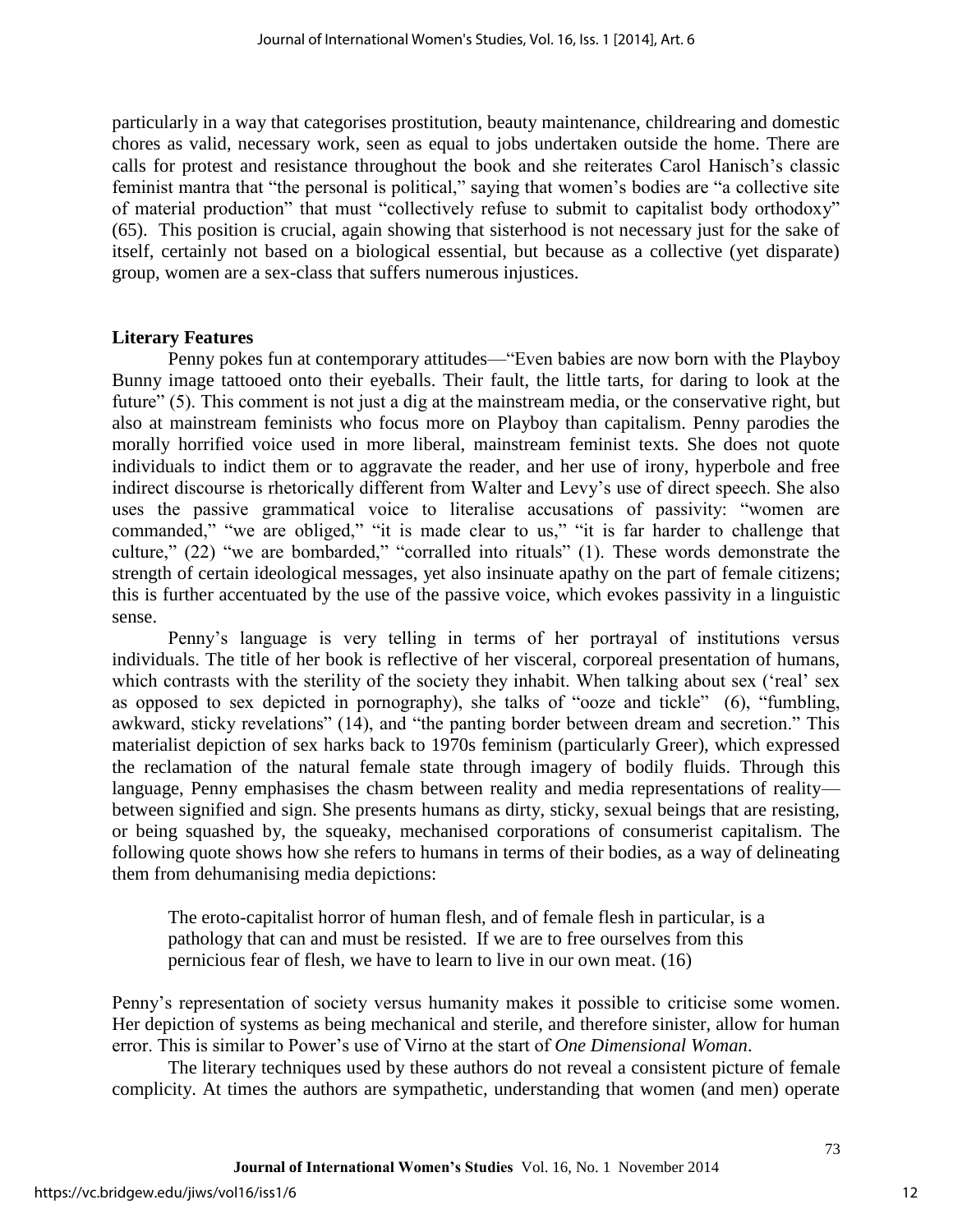in a certain society and are limited by the traditions, ideologies and norms of that society. At other times, the authors are outright mocking of complicit women—particularly fun feminists and powerful political women—though, this could be because these women have substantial privilege, power and platform to respond.

#### **Conclusion**

Power and Penny represent a feminist position that sees the oppression of women as intrinsically linked with class, consumerism and consumption. This stance, whilst politically informed and critical of more liberal 'fun' feminisms, has some issues with emphasis, in that it mentions but does not elaborate upon the issue of female complicity. Both Power and Penny say that women are not inherently better than men, and that they are complicit (but not to blame) in objectifying each other and doing the brunt of domestic work (amongst other things). Power is openly critical of high-powered women and the work of other feminists, but neither author has a sustained position on the idea that women maintain and further patriarchal practices or beliefs.

Anti-capitalist feminism, by definition, is concerned with the intersections of class and sex, and these pamphlet-like polemics promote collective action for revolutionary change. This approach does suggest that individual actions are secondary to collective ones, and the binary of male and female is broken down by frequent criticisms of women. However, the work is only half done; Power and Penny know that women are not feminist or progressive by default, but offer no model or means of understanding this in the context of anti-capitalist feminism.

By looking at two texts within a particular genre of contemporary feminism, I have shown that there is not an overt discussion of female complicity within this area—and I argue that considering recent changes in feminist thought, it is vitally important to address the ways in which women participate in the construction of sexism in society. Other genres of feminism also do not have a stance on female complicity—including liberal and radical feminism—and moving forward with this paradigm would lay the groundwork for a new direction in feminist studies that acknowledges the fluidity of gender, and the intersections of gender with race, class and sexual orientation. A more complete feminist awareness and acknowledgment of female complicity is linked to the reimagining of categories for contemporary and future feminisms.